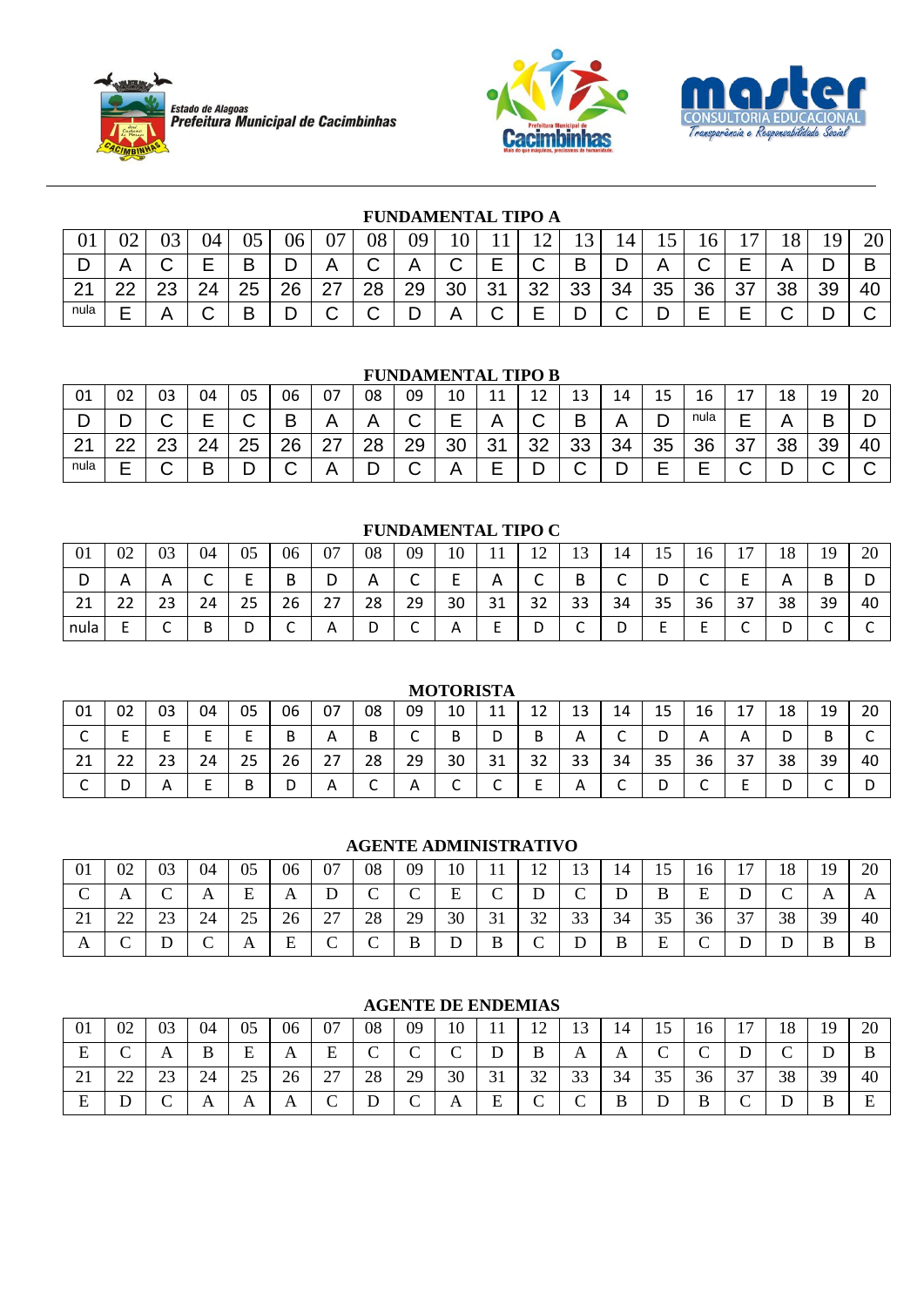





## **AGENTE DE SAÚDE**

| -01 | 02          | 03       | 04 | 05           | 06 | 07 | 08     | 09 | 10 | . .              | 12<br>$\overline{1}$ | 12<br>19   | 14 | 15 | 16 | 17<br>$\perp$ | 18 | 19 | 20 |
|-----|-------------|----------|----|--------------|----|----|--------|----|----|------------------|----------------------|------------|----|----|----|---------------|----|----|----|
| A   | ມ           | D        | A  | $\Delta$     | B  | А  | ⌒<br>◡ | B  | A  | ◡                | A                    | $\sqrt{ }$ | B  | D  | ◡  | ◡             | ◡  | ◡  | B  |
|     | $\cap$<br>∸ | つつ<br>رے | 24 | 25           | 26 | 27 | 28     | 29 | 30 | $\bigcap$ 1<br>◡ | 32                   | 33         | 34 | 35 | 36 | 37            | 38 | 39 | 40 |
| F   | ້           | ◡        | A  | $\mathbf{r}$ | A  | ◡  | ◡      | ◡  | A  | E                | $\sim$<br>◡          |            | B  | D  | B  | ◡             | ╜  | B  | E  |

#### **AGENTE DE VIGILANCIA SANITARIA**

| 01 | 02                  | 03 | 04 | 05             | 06          | 07                          | 08 | 09 | 10              | . . | $1^{\circ}$<br>┸ | 12 | 14 | 1J | 16 | 17<br>$\perp$ | 18 | 19 | 20 |
|----|---------------------|----|----|----------------|-------------|-----------------------------|----|----|-----------------|-----|------------------|----|----|----|----|---------------|----|----|----|
| ◡  |                     | ◡  |    |                | $\check{ }$ | ◡                           | E  | D  | $\sqrt{ }$<br>◡ | ◡   | B                |    | B  | A  |    | ◡             |    |    | B  |
| 21 | $\cap$<br><u>__</u> | 23 | 24 | つく<br>$\Delta$ | 26          | $\mathcal{L}$<br>$\angle$ 1 | 28 | 29 | 30              | 31  | 32               | 33 | 34 | 35 | 36 | 37            | 38 | 39 | 40 |
| ∸  | ע                   | ◡  |    | $\overline{1}$ | A           |                             | ◡  | ◡  | A               | E   | ◡                | ⌒  | B  | ◡  | B  | $\sim$<br>◡   | ◡  |    | E  |

## **ASSISTENTE ADMINISTRATIVO EDUCACIONAL**

| 01         | 02        | 03 | 04 | 05       | 06 | 07                          | 08         | 09 | 10 | . .        | $1 \Omega$<br><b>I</b> 4 | ⊥⊃         | 14 | 15 | 16 | 17 | 18 | 19 | 20 |
|------------|-----------|----|----|----------|----|-----------------------------|------------|----|----|------------|--------------------------|------------|----|----|----|----|----|----|----|
| ◡          |           | ◡  |    | ∸        | A  | ◡                           | ◡          |    | E  | $\sqrt{ }$ |                          | $\sqrt{ }$ | D  | B  | ∸  | ້  |    | A  |    |
| $\angle 1$ | <u>__</u> | 23 | 24 | つく<br>رے | 26 | $\mathcal{L}$<br>$\angle$ 1 | 28         | 29 | 30 | 31         | 32                       | 33         | 34 | 35 | 36 | 37 | 38 | 39 | 40 |
| A          | $\sim$    |    |    | A        | Ε  | $\sqrt{ }$                  | $\sqrt{ }$ | B  | ⊅  | B          | $\sim$<br>◡              | ┚          | B  | E  | ◡  | v  |    |    | B  |

## **SECRETARIO ESCOLAR**

| -01 | 02       | 03 | 04 | 05 | 06 | 07     | 08     | 09       | 10 | $\bf{1}$ | 12<br>$\overline{1}$ | 13<br>1J      | 14 | 15 | 16 | 17 | 18     | 19 | 20 |
|-----|----------|----|----|----|----|--------|--------|----------|----|----------|----------------------|---------------|----|----|----|----|--------|----|----|
|     |          |    |    |    | D  | E      | A      | $\Gamma$ | B  | E        | <sup>n</sup>         | $\Gamma$<br>◡ | A  | A  | ◡  |    | $\sim$ |    | B  |
|     | າາ<br>__ | 23 | 24 | 25 | 26 | 27     | 28     | 29       | 30 | 31       | 32                   | 33            | 34 | 35 | 36 | 37 | 38     | 39 | 40 |
|     |          | ◡  |    |    | A  | $\sim$ | D<br>◡ |          | A  | B        |                      |               | B  | E  |    | ν. | ν      |    | B  |

## **TECNICO DE ENFERMAGEM**

| 01       | 02                  | 03              | 04 | 05 | 06 | 07                       | 08 | 09             | 10 |    |                 | 1 J           |    | 15                    | 10 | ╺             | 18 | 19 | 20             |
|----------|---------------------|-----------------|----|----|----|--------------------------|----|----------------|----|----|-----------------|---------------|----|-----------------------|----|---------------|----|----|----------------|
| D        |                     | ◡               |    |    | В  |                          | E  | $\overline{1}$ | D  | ◡  | A               |               | ┮  |                       |    |               |    |    |                |
| $\sim$ 1 | $\sim$<br><u>__</u> | ΩΩ              | 24 | ر_ | 26 | $\mathbin{\lnot}$<br>ا ت | 28 | 29             | 30 | JІ | $\Omega$<br>ىمە | $\cap$<br>ر ر | 34 | $\cap$ $\vdash$<br>33 | 36 | $\sim$<br>ر د | 38 | 39 | 40             |
|          | P                   | $\sqrt{ }$<br>◡ | IJ |    |    | ⌒                        | ້  | ◡              |    | F  |                 |               | ≖  | ◡                     | D  |               | ◡  |    | $\blacksquare$ |

## **TECNICO EM SEGURANÇA DO TRABALHO**

| 01       | 02 | 03  | 04 | 05                     | 06              | 07                          | 08 | 09 | 10           | . . | $1^{\circ}$     | $1^{\circ}$<br>⊥ັ | 14 | IJ | 16 | 17<br><b>1</b> | 18 | 19 | 20 |
|----------|----|-----|----|------------------------|-----------------|-----------------------------|----|----|--------------|-----|-----------------|-------------------|----|----|----|----------------|----|----|----|
| D        |    | B   | A  |                        | $\sqrt{ }$<br>◡ | B                           | E  | A  | Ε            | А   |                 | B                 | A  | B  |    |                |    |    |    |
| $\angle$ | __ | ر ے |    | $\cap$ $\subset$<br>رے | 26              | $\mathcal{L}$<br>$\angle$ 1 | 28 | 29 | 30           | 31  | 22<br>ے ر       | 33                | 34 | 35 | 36 | 37             | 38 | 39 | 40 |
| ∸        | ◡  | ◡   | ້  | ◡                      | A               | $\sim$<br>◡                 | ◡  |    | $\mathbf{L}$ | B   | $\sqrt{ }$<br>◡ | ┚                 | B  | E  | ◡  | ້              |    |    |    |

**ANALISTA DE CONTROLE INTERNO** 

| 01       | 02          | 03              | 04 | 05 | 06 | 07     | 08     | 09       | 10     | $\mathbf{r}$      | 12<br>$\perp$ | 13 | 14 | 15 | 16          | 17<br>. . | 18 | 19 | 20 |
|----------|-------------|-----------------|----|----|----|--------|--------|----------|--------|-------------------|---------------|----|----|----|-------------|-----------|----|----|----|
| ◡        |             | $\sqrt{ }$<br>◡ | D  | ⊅  | D  | ⌒<br>◡ | ⌒<br>◡ | $\Delta$ | F<br>∸ | ◡                 | A             | A  | B  | B  | $\sim$<br>◡ | В         | ◡  | A  |    |
| $\sim$ 1 | $\cap$<br>∸ | 23              | 24 | 25 | 26 | 27     | 28     | 29       | 30     | $\bigcap$ 1<br>JI | 32            | 33 | 34 | 35 | 36          | 37        | 38 | 39 | 40 |
| D        | D           | B               | B  | A  | Ε  | E      | E      | ◡        |        | E                 | D             | A  | ◡  | A  | ᠇<br>E      | 〜         |    | ◡  | E  |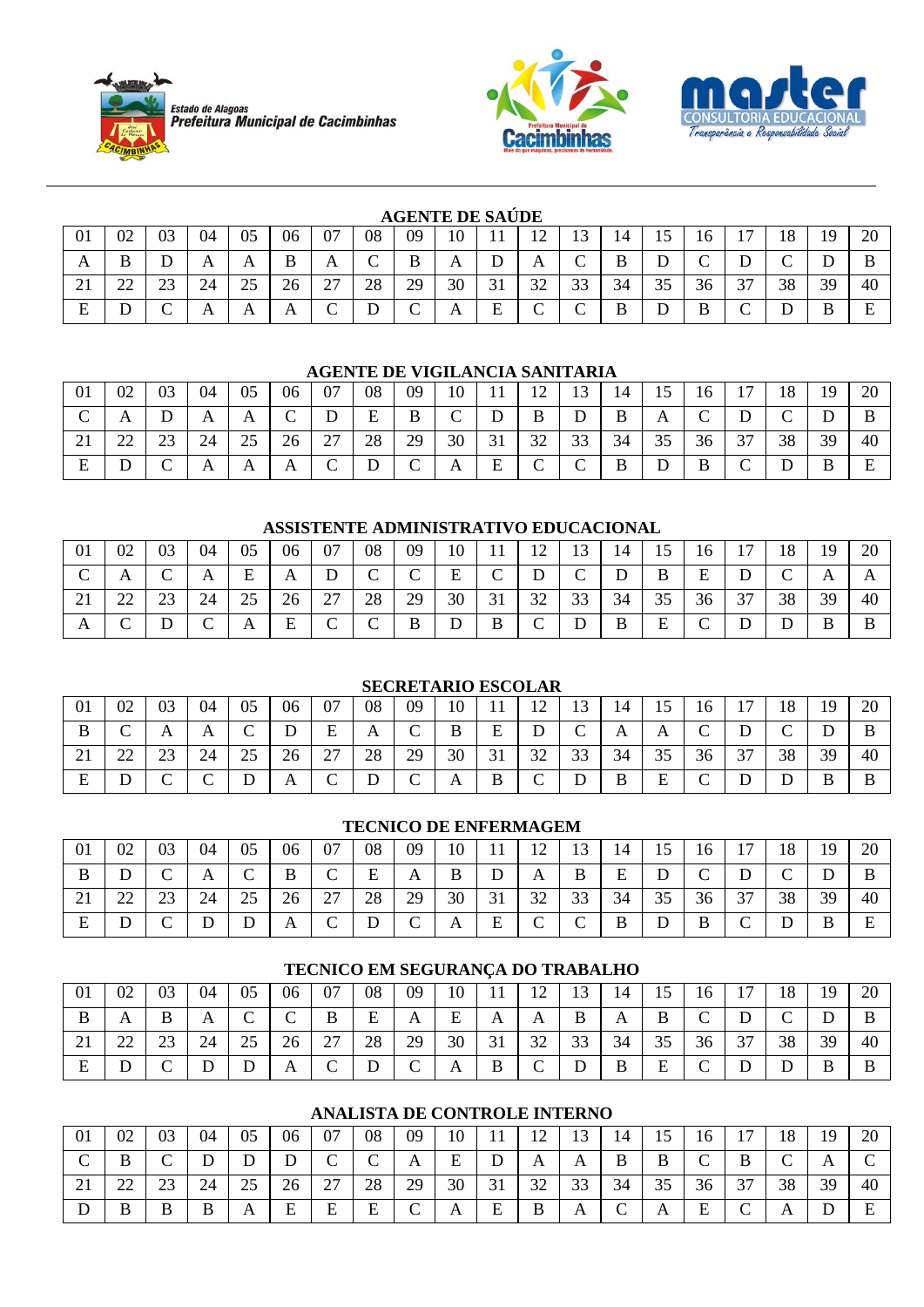





## **ASSISTENTE SOCIAL**

| 01 | 02          | 03 | 04 | 05           | 06 | 07 | 08 | 09 | 10 |   | $1^{\circ}$<br>┸ | 13 | 14     | 15           | 16                       | 1 <sub>7</sub><br>л., | 18       | 10 | 20        |
|----|-------------|----|----|--------------|----|----|----|----|----|---|------------------|----|--------|--------------|--------------------------|-----------------------|----------|----|-----------|
| A  |             |    | А  |              |    | B  | ⌒  |    | ້  |   |                  |    | P      | Е            | $\overline{\phantom{0}}$ | B                     | ◡        |    | ◡         |
| ◢  | $\cap$<br>∼ | رے | 24 | 25<br>رے     | 26 | 27 | 28 | 29 | 30 | ◡ | 32<br>ىر         | 33 | 34     | 35           | 36                       | 37                    | 38       | 39 | 40        |
| ◡  | B           | B  | B  | $\mathbf{r}$ | F  | E  | E  | ◡  |    | E | B                |    | ⌒<br>֊ | $\mathbf{A}$ | E<br>∸                   | ◡                     | $\Gamma$ | ້  | <b>TI</b> |

## **ENFERMEIRO PSF**

| 01       | 02           | 03 | 04 | 05       | 06                | 07                 | 08           | 09              | 10              |                  | $1^{\circ}$<br><b>I</b> $\sim$ | 12     | 14                        | ⊥J | 16 | 17<br><b>L</b> | 18 | 19 | 20     |
|----------|--------------|----|----|----------|-------------------|--------------------|--------------|-----------------|-----------------|------------------|--------------------------------|--------|---------------------------|----|----|----------------|----|----|--------|
| B        | ້            | E  | А  | B        | <sub>D</sub><br>◡ | ⌒<br>◡             | $\mathbf{L}$ | B               | A               | ⌒<br>◡           |                                | ⌒<br>֊ | $\boldsymbol{\mathsf{A}}$ | ◡  | ◡  | D<br>D.        |    |    | $\sim$ |
| $\sim$ 1 | $\sim$<br>__ | 23 | 24 | 25<br>رے | 26                | $\sim$<br>$\sim$ 1 | 28           | 29              | 30              | $\bigcap$ 1<br>◡ | 32<br>ىر                       | 33     | 34                        | 35 | 36 | 37             | 38 | 39 | 40     |
| ◡        | B            | B  | B  | A        | E                 | E                  | Г.<br>تعل    | $\sqrt{ }$<br>◡ | $\sqrt{ }$<br>◡ | E                | B                              | A      | $\sqrt{ }$<br>◡           | A  | E  | ◡              | A  | ◡  | E      |

|    |                                                                                                                                                                                                           |    |        |                           |        |                      |    | <b>NUTRICIONISTA</b> |    |        |                  |                |    |                            |        |                               |    |    |    |
|----|-----------------------------------------------------------------------------------------------------------------------------------------------------------------------------------------------------------|----|--------|---------------------------|--------|----------------------|----|----------------------|----|--------|------------------|----------------|----|----------------------------|--------|-------------------------------|----|----|----|
| 01 | 07<br>08<br>20<br>05<br>09<br>02<br>03<br>10<br>$\overline{ }$<br>18<br>$1 \cap$<br>06<br>-<br>9<br>04<br>15<br>14<br>$10^{-7}$<br>ل 1<br>∸<br>$\sqrt{ }$<br>$\sqrt{ }$<br>⌒<br>$\sqrt{2}$<br>$\sim$<br>D |    |        |                           |        |                      |    |                      |    |        |                  |                |    |                            |        |                               |    |    |    |
| Е  |                                                                                                                                                                                                           | A  | B      |                           | ີ      |                      | E  | Α                    | R  |        | A                | B              | A  | A                          |        |                               |    |    |    |
| ∠⊥ | $\cap$<br>∼                                                                                                                                                                                               | ΩΩ | 24     | つぐ<br>رے                  | 26     | $\mathcal{L}$<br>ا ک | 28 | 29                   | 30 |        | $2^{\circ}$<br>◡ | $\Omega$<br>33 | 34 | $\sim$ $\sim$<br>≺∽<br>ت ب | 36     | $\sim$                        | 38 | 39 | 40 |
|    | ם<br>D                                                                                                                                                                                                    | B  | ה<br>D | $\boldsymbol{\mathsf{A}}$ | Е<br>c | E                    | E  |                      |    | Е<br>∸ | B                | A              | ⌒  | $\Delta$                   | Ð<br>∸ | $\overline{\phantom{0}}$<br>◡ | A  |    | E  |

|    |        |    |    |         |    |                      |        |    | <b>ODONTÓLOGO PSF</b> |                 |                |    |                 |    |                           |                          |    |          |    |
|----|--------|----|----|---------|----|----------------------|--------|----|-----------------------|-----------------|----------------|----|-----------------|----|---------------------------|--------------------------|----|----------|----|
| 01 | 02     | 03 | 04 | 05      | 06 | 07                   | 08     | 09 | 10                    |                 |                |    | 14              | 15 | 16                        |                          | 18 | ۰Q       | 20 |
| E  | F      |    |    | E       | Е  | A                    | A      |    | A                     |                 |                |    | D               | D  | $\sim$                    | В                        | ⌒  | $\Delta$ |    |
| ∠⊥ | $\cap$ | nη | 24 | つら<br>ن | 26 | $\mathcal{L}$<br>ا ک | 28     | 29 | 30                    | $\overline{21}$ | $\mathfrak{D}$ | 33 | 34              | 35 | 36                        | 37                       | 38 | 39       | 40 |
|    | B      |    | B  | A       | E  | E                    | E<br>⊷ |    | ⌒                     | F               | R<br>D         | A  | $\sqrt{ }$<br>◡ | A  | $\Gamma$<br>н<br><u>ь</u> | $\overline{\phantom{0}}$ |    |          |    |

| 01       | 02     | 03 | 04   | 05             | 06 | 07                   | 08                  | 09     | 10       | . .            | $1^{\circ}$ | ∸              | 14          | -<br>⊥ັ                | ╭<br>10      | $1 -$         | 18             | 1 Q | 20                       |
|----------|--------|----|------|----------------|----|----------------------|---------------------|--------|----------|----------------|-------------|----------------|-------------|------------------------|--------------|---------------|----------------|-----|--------------------------|
|          | F      | E  | nula | F              | ⌒  | F<br>ப               |                     | ᠇<br>н | ⌒<br>◡   | רז<br>◡        |             |                | A           | A                      | $\sim$       | D<br>D        | ⌒<br>◡         |     | $\overline{\phantom{0}}$ |
| $\sim$ 1 | $\sim$ | ົ  | 24   | nε<br>رے       | 26 | $\mathcal{L}$<br>ا ت | 28                  | 29     | 30       | $\sim$ 1<br>◡▴ | $\cap$      | 33             | 34          | 35                     | $\sim$<br>36 | $\sim$<br>ا ب | 38             | 39  | 40                       |
|          | ມ      | ⊥  |      | $\overline{1}$ | E  | E                    | $\blacksquare$<br>∸ |        | $\Gamma$ | ┳<br>∸         | ၪ           | $\overline{1}$ | $\sim$<br>◡ | $\mathbf{\mathcal{L}}$ | −<br>∸       | ◡             | $\overline{1}$ | ້   | ᠇                        |

|    |                                          |                                  |          |               |         |                           |    | <b>FARMACEUTICO</b> |             |    |                       |                   |                 |                 |               |                            |    |    |    |
|----|------------------------------------------|----------------------------------|----------|---------------|---------|---------------------------|----|---------------------|-------------|----|-----------------------|-------------------|-----------------|-----------------|---------------|----------------------------|----|----|----|
| 01 | 02                                       | 03                               | 04       | 05            | 06      | 07                        | 08 | 09                  | 10          |    | 12                    | $1^{\circ}$<br>⊥ື | 14              | 15              | .6            | ╺                          | 18 | 19 | 20 |
| E  |                                          |                                  |          | E             | T.<br>ັ | E                         | B  |                     |             | ⊥  |                       | A                 | $\sqrt{ }$<br>◡ | $\sqrt{ }$<br>◡ |               | B                          | ◡  | A  |    |
| ′′ | $\mathbf{A}$<br>$\overline{\phantom{a}}$ | $\mathbin{\lhd} \mathbin{\land}$ | 24<br>∠⊣ | $\gamma$<br>ت | 26      | $\mathcal{L}$<br>$\sim$ 1 | 28 | 29                  | 30          | 31 | $\mathfrak{D}$<br>ے ر | 33                | 34              | 25<br>ر ر       | 36            | $\sim$<br>$\mathfrak{I}$ . | 38 | 30 | 40 |
| J. | B                                        |                                  |          | A             | E       | E                         | Е  |                     | $\sim$<br>◡ | E  | B                     | A                 | $\sqrt{ }$<br>◟ | А               | <b>D</b><br>ы | 〜                          |    |    | E  |

## **PSICOLOGO**

| 01 | 02              | 03 | 04 | 05 | 06              | 07              | 08 | 09 | 10 | 1 I | $1^{\circ}$<br>┸ | $1^{\circ}$<br>⊥⊃ | 14              | 15 | 16     | 17     | 18       | 19           | 20 |
|----|-----------------|----|----|----|-----------------|-----------------|----|----|----|-----|------------------|-------------------|-----------------|----|--------|--------|----------|--------------|----|
| A  | D               | B  | A  |    | $\sqrt{ }$<br>◡ | $\sqrt{ }$<br>◡ | B  | ◡  | Ε  | B   | B                | $\sqrt{ }$<br>◡   | B               | ι  | ◡      | B      |          | $\mathbf{A}$ |    |
| 21 | າາ<br><u>__</u> | 23 | 24 | 25 | 26              | 27              | 28 | 29 | 30 | 31  | 32               | 33                | 34              | 35 | 36     | 37     | 38       | 39           | 40 |
| ◡  | В               | B  | B  | B  | E               | E               | E  | ◡  | ◡  | E   | B                | A                 | $\sqrt{ }$<br>◡ | A  | F<br>∸ | ⌒<br>◡ | $\Delta$ |              | E  |

# **FARMACEUTICO**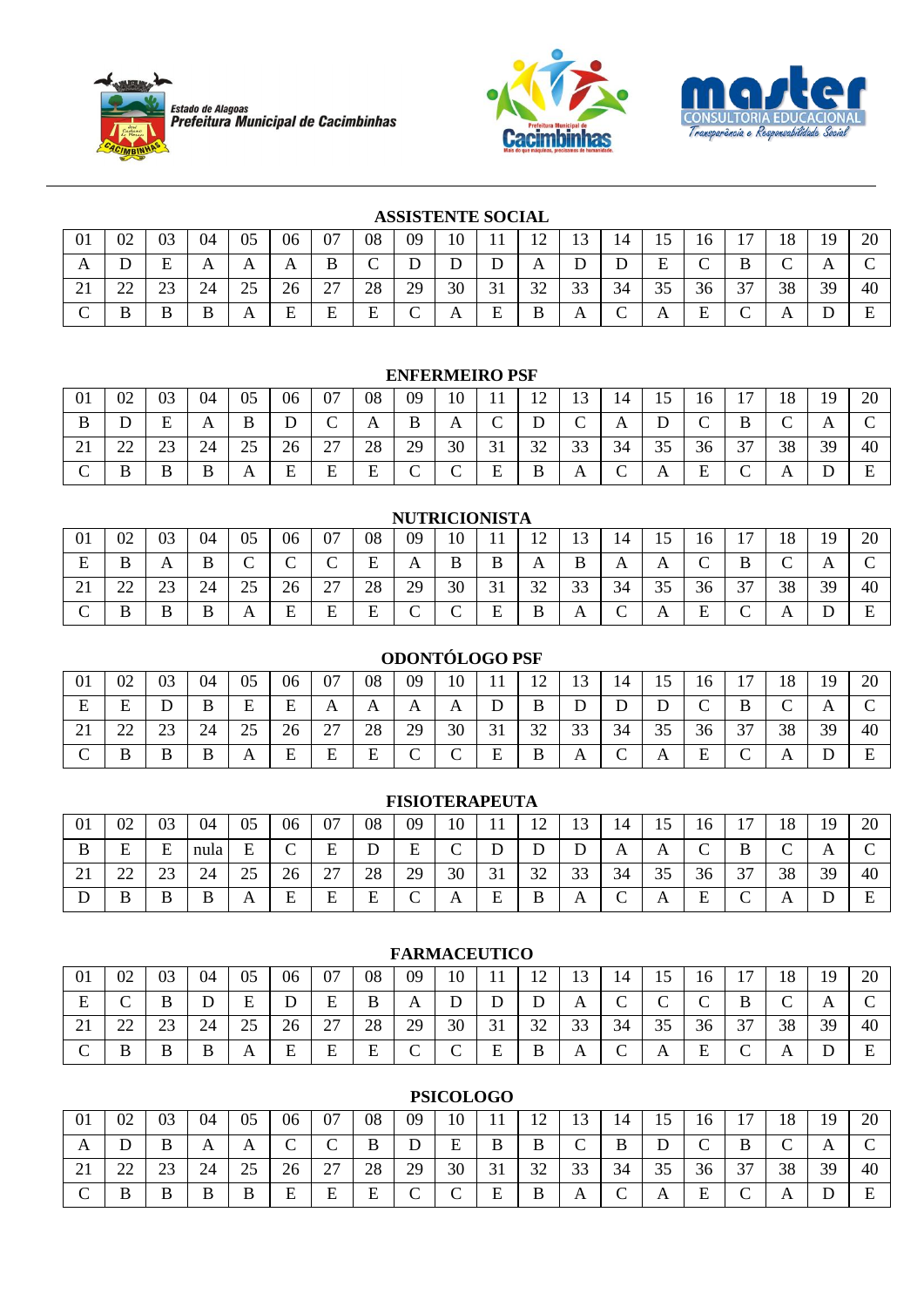





## **PROFESSOR (A) EDUCAÇÃO INFANTIL TIPO A**

| 01         | 02                  | 03 | 04 | 05       | 06 | 07              | 08 | 09 | 10              | . .             | $1^{\circ}$<br>∸ |    | 14 | 15              | 16 | 17<br><b>L</b> | 18             | 1Q | 20 |
|------------|---------------------|----|----|----------|----|-----------------|----|----|-----------------|-----------------|------------------|----|----|-----------------|----|----------------|----------------|----|----|
| D          | F                   | A  | B  | ◡        | E  | $\sqrt{ }$<br>◡ | A  | B  | $\sqrt{ }$<br>◡ | $\sqrt{ }$<br>◡ | B                | A  | E  | $\sqrt{ }$<br>◡ |    | $\mathbf{A}$   | ້              | E  |    |
| $\angle 1$ | $\cap$<br><u>__</u> | 23 | 24 | 25<br>رے | 26 | 27              | 28 | 29 | 30              | 31              | 32               | 33 | 34 | 35              | 36 | 37             | 38             | 39 | 40 |
| ◡          | B                   | ◡  | A  |          | ◡  | B               | B  | B  | A               | E               | D                | E  | A  | $\sqrt{ }$<br>◡ | E  | 〜              | $\overline{1}$ |    |    |

# **PROFESSOR (A) EDUCAÇÃO INFANTIL TIPO B**

| -01      | 02                 | 03       | 04 | 05       | 06     | 07                        | 08 | 09 | 10                        |    | 12<br>┸  | 13 | 14     | 15          | 16          | 17                    | 18 | 19 | 20          |
|----------|--------------------|----------|----|----------|--------|---------------------------|----|----|---------------------------|----|----------|----|--------|-------------|-------------|-----------------------|----|----|-------------|
| E        | P                  | B        |    |          | ⌒<br>◡ | E                         | B  | B  | $\sqrt{ }$<br>◡           | B  |          | A  | ⌒<br>◡ | E           | ╜           | ◡                     | А  |    | E           |
| $\sim$ 1 | $\cap$<br><u>_</u> | 23       | 24 | 25<br>رے | 26     | $\mathcal{L}$<br>$\sim$ 1 | 28 | 29 | 30                        | 31 | 32<br>ىر | 33 | 34     | 35          | 36          | $\overline{2}$<br>، ب | 38 | 39 | 40          |
| D        | ◡                  | $\Delta$ | A  | ◡        | B      | D                         | D  | D. | $\boldsymbol{\mathsf{A}}$ | E  | E        | A  | ◡      | $\sim$<br>◡ | $\sim$<br>◡ | Ε                     | A  |    | $\sim$<br>◡ |

## **PROFESSOR (A) SÉRIES INICIAIS TIPO A**

| 01 | 02                  | 03              | 04 | 05         | 06          | 07              | 08 | 09          | 10 | . . | 12<br>∸         |          | 14              | 15              | 16 | 17 | 18 | 19 | 20 |
|----|---------------------|-----------------|----|------------|-------------|-----------------|----|-------------|----|-----|-----------------|----------|-----------------|-----------------|----|----|----|----|----|
| E  | ┚                   | A               | B  | B          | A           | $\sqrt{ }$<br>◡ | E  | $\sim$<br>◡ | E  | E   | $\sqrt{ }$<br>◡ | E<br>نلا | $\sqrt{ }$<br>◡ | E               |    | A  | ້  |    | E  |
| 21 | $\cap$<br><u>__</u> | 23              | 24 | 25<br>ں کے | 26          | 27              | 28 | 29          | 30 | 31  | 32              | 33       | 34              | 35              | 36 | 37 | 38 | 39 | 40 |
|    | $\sim$<br>◡         | $\sqrt{ }$<br>◡ | ◡  | B          | $\sim$<br>◡ | $\sqrt{ }$<br>◡ | A  | E<br>ப      | ◡  | D   | A               | D        | E               | $\sqrt{ }$<br>◡ | E  | ◡  | E  | B  |    |

## **PROFESSOR (A) SÉRIES INICIAIS TIPO B**

| 01       | 02          | 03      | 04          | 05       | 06              | 07                 | 08              | 09 | 10 |                    | $\overline{1}$ | 13                  | 14     | 15                  | 16 | 17<br>$\perp$ | 18     | 19 | 20 |
|----------|-------------|---------|-------------|----------|-----------------|--------------------|-----------------|----|----|--------------------|----------------|---------------------|--------|---------------------|----|---------------|--------|----|----|
|          | A           | E       | B           | B        | Ε               | $\sim$             | $\sqrt{ }$<br>◡ | E  | Ε  | $\sim$             |                | А                   | E      | ◡                   |    |               | D      | E. |    |
| $\sim$ 1 | $\sim$<br>∼ | ົ<br>رے | 24          | 25       | 26              | $\sim$<br>$\sim$ 1 | 28              | 29 | 30 | $^{\circ}$ 1<br>51 | 32<br>ىر       | $\mathcal{L}$<br>33 | 34     | $\sim$ $\sim$<br>35 | 30 | $\sim$<br>JI  | 38     | 39 | 40 |
|          | 〜           | ◡       | $\sim$<br>◡ | $\Delta$ | $\sqrt{ }$<br>◡ | A                  | ◡               | E  | ◡  | ◡                  | ້              | $\mathbf A$         | ⌒<br>◡ | F<br>∸              | ◡  | ᠇<br>ىد       | Е<br>∸ |    | В  |

## **PROFESSOR (B) ARTES**

| 01       | 02      | 03       | 04 | 05 | 06 | 07             | 08 | 09 | 10 | 11                | $1^{\circ}$<br>-- | ⊥⊃     | 14 | 15              | 16 | 17 | 18           | 10 | 20 |
|----------|---------|----------|----|----|----|----------------|----|----|----|-------------------|-------------------|--------|----|-----------------|----|----|--------------|----|----|
| A        |         | D        | B  |    | E  | ◡              | A  | ◡  | B  | $\sqrt{ }$<br>◡   | B                 | A      | Ε  | $\sqrt{ }$<br>◡ |    |    |              | F. |    |
| $\sim$ 1 | nη<br>∸ | つつ<br>رے | 24 | رے | 26 | 27<br>$\sim$ 1 | 28 | 29 | 30 | $\bigcap$ 1<br>JІ | 32<br>ىر          | 33     | 34 | 35              | 36 | 37 | 38           | 39 | 40 |
| ◡        | υ       | ◡        | A  | ◡  | ע  | B              | B  | B  | A  | ${\bf E}$         | D                 | E<br>∸ | A  | $\sim$<br>◡     | E  | 〜  | $\mathbf{L}$ |    |    |

## **PROFESSOR (B) EDUCAÇÃO FISICA**

| -01      | 02     | 03              | 04 | 05     | 06 | 07 | 08 | 09              | 10              | . .           | 12<br>∸ | 13 | 14 | 15     | 16 | 17     | 18       | 19      | 20 |
|----------|--------|-----------------|----|--------|----|----|----|-----------------|-----------------|---------------|---------|----|----|--------|----|--------|----------|---------|----|
| B        | В      | ◡               | ◡  | B      | A  | A  | A  | $\sqrt{ }$<br>◡ | $\sqrt{ }$<br>◡ | $\Gamma$<br>◡ | B       | A  | E  | ◡      | ◡  | A      | D        | E.<br>∸ |    |
| $\sim$ 1 | ົ<br>∸ | 23              | 24 | 25     | 26 | 27 | 28 | 29              | 30              | 31            | 32      | 33 | 34 | 35     | 36 | 37     | 38       | 39      | 40 |
| ◡        | B      | $\sqrt{ }$<br>◡ | A  | $\sim$ | D  | B  | B  | B               | A               | E             |         | E  | A  | ⌒<br>◡ | E  | ⌒<br>◡ | $\Delta$ |         |    |

## **PROFESSOR (B) ENSINO RELIGIOSO**

| 01       | 02      | 03          | 04 | 05                     | 06 | 07                   | 08 | 09 | 10           | . .                           | $1^{\circ}$<br><b>I</b> $\sim$ | $1^{\circ}$<br><b>L</b> | 14           | $\overline{ }$<br>⊥J    | 16     | 17<br>$\perp$ | 18       | 19      | 20              |
|----------|---------|-------------|----|------------------------|----|----------------------|----|----|--------------|-------------------------------|--------------------------------|-------------------------|--------------|-------------------------|--------|---------------|----------|---------|-----------------|
| D        | ၪ       | $\sim$<br>◡ | E  | A                      | B  | E                    | D  | E  | B            | $\sim$<br>◡                   | B                              | A                       | E            | $\curvearrowright$<br>◡ | ╜      | $\Delta$      | ◡        | E.<br>∸ | $\sqrt{ }$<br>◡ |
| $\sim$ 1 | ົ<br>-- | 23          | 24 | $\cap$ $\subset$<br>رے | 26 | $\cap$<br>$\angle$ 1 | 28 | 29 | 30           | $\bigcap$ 1<br>$\mathfrak{I}$ | 32<br>ىر                       | 33                      | 34           | 35                      | 36     | $\sim$<br>ا ب | 38       | 39      | 40              |
| 〜        | ມ       | ◡           | A  |                        | ້  | B                    | D. | υ  | $\mathbf{A}$ | E                             | ້                              | E                       | $\mathbf{A}$ | ◡                       | Е<br>∸ | ◡             | $\Delta$ | ◡       |                 |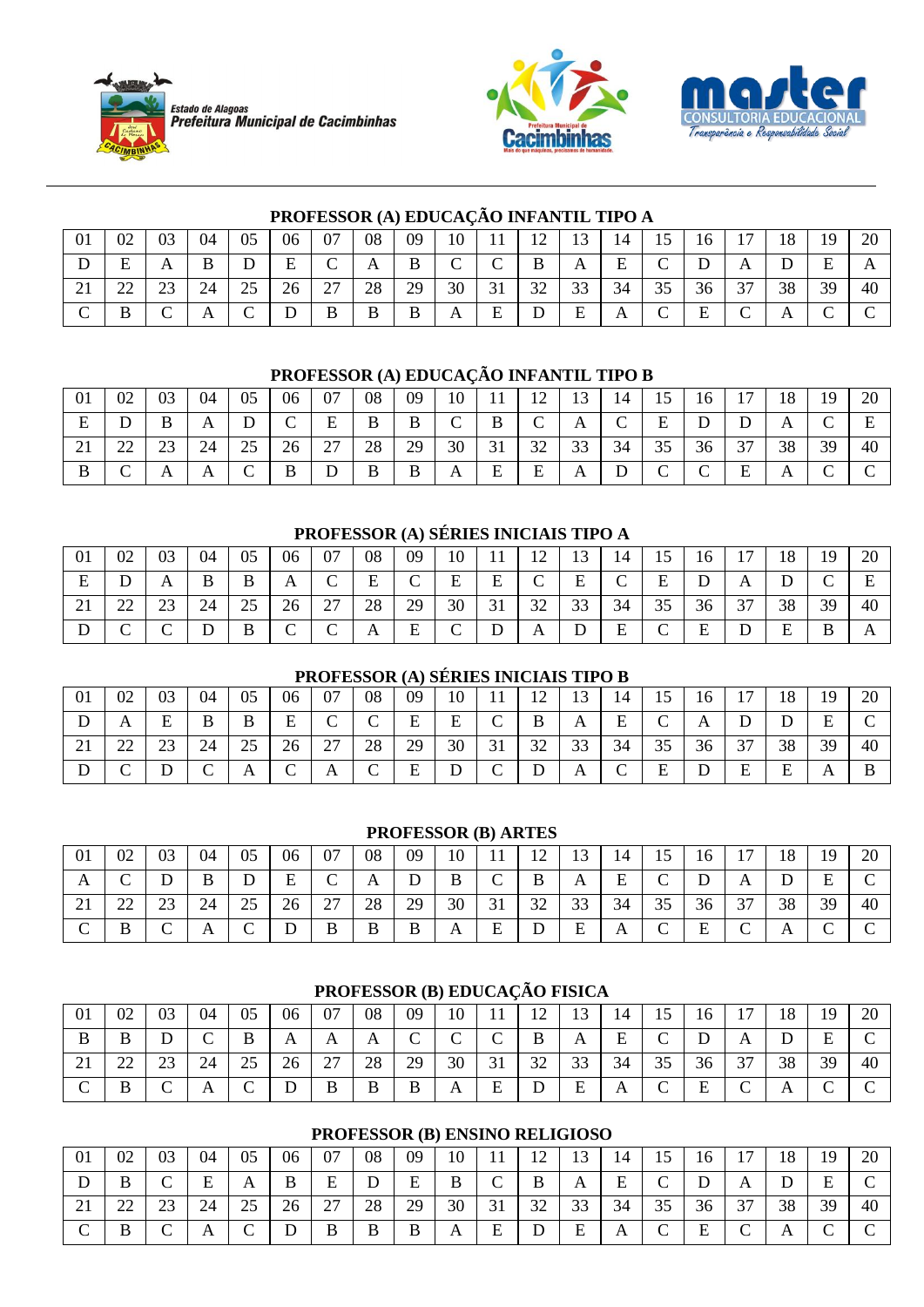





## **PROFESSOR (B) GEOGRAFIA**

| 01       | 02          | 03              | 04                        | 05          | 06 | 07 | 08 | 09 | 10 | . .             | 12                | 13 | 14 | 15         | 16 | $1 -$ | 18       | 19 | 20     |
|----------|-------------|-----------------|---------------------------|-------------|----|----|----|----|----|-----------------|-------------------|----|----|------------|----|-------|----------|----|--------|
| ◡        |             | A               | E                         |             | B  | E  | D  | ◡  | A  | $\sqrt{ }$<br>◡ | B                 | A  | Ε  | $\sqrt{ }$ | ້  |       | ┚        | E  | $\sim$ |
| $\sim$ 1 | $\cap$<br>∸ | $\cap$<br>رے    | 24                        | つぐ<br>ر 2   | 26 | 27 | 28 | 29 | 30 | 21<br>IJ        | 32<br>ے ب         | 33 | 34 | 35         | 36 | 37    | 38       | 39 | 40     |
|          | B           | $\sqrt{ }$<br>◡ | $\boldsymbol{\mathsf{A}}$ | $\sim$<br>◡ | D  | B  | B  | B  | A  | E               | <sub>D</sub><br>◡ | E  | A  | ◡          | E  | ◡     | $\Delta$ | ◡  |        |

## **PROFESSOR (B) HISTÓRIA**

| 01       | 02          | 03       | 04 | 05                       | 06 | 07                        | 08 | 09 | 10 | $\mathbf{1}$    | $1^{\circ}$<br>$\overline{1}$ | 12<br>1 J | 14 | 15     | 16 | 17<br>$\perp$ | 18       | 19      | 20 |
|----------|-------------|----------|----|--------------------------|----|---------------------------|----|----|----|-----------------|-------------------------------|-----------|----|--------|----|---------------|----------|---------|----|
| c        | ◡           | $\Delta$ | ້  |                          | ◡  | B                         | ◡  | E  | E  | $\sqrt{ }$<br>◡ | B                             | A         | E  | ⌒<br>◡ | ◡  | $\Gamma$      | ◡        | F.<br>∸ |    |
| $\sim$ 1 | $\sim$<br>∸ | 23       | 24 | 25                       | 26 | $\mathcal{L}$<br>$\sim$ 1 | 28 | 29 | 30 | 31              | 32<br>ے ر                     | 33        | 34 | 35     | 36 | 27<br>ا پ     | 38       | 39      | 40 |
| ◡        | B           | ◡        | A  | $\overline{\phantom{0}}$ | ◡  | B                         | B  | B  | A  | E               | ◡                             | P         | A  | ◡      | E  | ◡             | $\Delta$ |         |    |

## **PROFESSOR (B) INSPETOR ESCOLAR**

| -01      | 02           | 03 | 04              | 05         | 06 | 07                   | 08                | 09 | 10 | . .             | 12<br>∸ | 12<br>⊥⊃ | 14 | ⊥J     | 16 | 17           | 18       | 19 | 20     |
|----------|--------------|----|-----------------|------------|----|----------------------|-------------------|----|----|-----------------|---------|----------|----|--------|----|--------------|----------|----|--------|
|          | ◡            | B  | $\sqrt{ }$<br>֊ | ້          | B  | A                    | $\mathbf{F}$<br>ப | ◡  | B  | $\sqrt{ }$<br>◡ | B       | A        | E  | ⌒<br>◡ | ◡  | $\mathbf{A}$ | ◡        | ∸  | $\sim$ |
| $\sim$ 1 | $\sim$<br>__ | 23 | 24              | 25<br>ں کے | 26 | $\mathcal{L}$<br>ا ت | 28                | 29 | 30 | 31              | 32      | 33       | 34 | 35     | 36 | 37           | 38       | 39 | 40     |
| ◡        | B            | ◡  | A               | $\sim$     | ◡  | B                    | D<br>D            | D  | A  | E               | ν       | E        | A  | ⌒<br>◡ | E  | ⌒<br>〜       | $\Gamma$ | 〜  |        |

## **PROFESSOR (B) LÍNGUA PORTUGUESA**

| 01 | 02 | 03      | 04 | 05                    | 06              | 07                 | 08 | 09          | 10                        | . .         | 12<br>┸   | 12<br>LJ. | 14       | 15                  | 16 | 1 <sub>7</sub><br>$\perp$ | 18           | 19 | 20 |
|----|----|---------|----|-----------------------|-----------------|--------------------|----|-------------|---------------------------|-------------|-----------|-----------|----------|---------------------|----|---------------------------|--------------|----|----|
| B  |    |         |    | E                     | $\sqrt{ }$<br>◡ | D                  | A  | $\sim$<br>◡ |                           | $\sim$<br>◡ |           | A         | E        | ⌒<br>◡              |    | $\Delta$                  | D            | E. |    |
| ◢  | __ | ົ<br>23 | 24 | $\cap \subset$<br>ر∠∟ | 26              | $\sim$<br>$\sim$ 1 | 28 | 29          | 30                        | 21<br>51    | 32<br>ے ر | 33        | 34       | $\sim$ $\sim$<br>35 | 36 | $\sim$<br>$\mathcal{I}$   | 38           | 39 | 40 |
| ◡  | B  | ◡       |    | $\sim$                | ◡               | D                  | D  | D           | $\boldsymbol{\mathsf{A}}$ | E           | ◡         | E         | $\Delta$ | ⌒<br>◡              | E  | ◡                         | $\mathbf{r}$ |    |    |

## **PROFESSOR (B) PSICOPEDAGOGO**

| -01      | 02          | 03          | 04 | 05        | 06 | 07                 | 08 | 09 | 10       | . .         | $1^{\circ}$<br>┸  | 12 | 14       | 15<br>⊥ັ | 16     | 17               | 18       | 19     | 20 |
|----------|-------------|-------------|----|-----------|----|--------------------|----|----|----------|-------------|-------------------|----|----------|----------|--------|------------------|----------|--------|----|
| E        |             | B           | A  |           | ⊥  | ◡                  | ע  | ע  | A        | $\sim$<br>◡ | B                 | A  | E        | ⌒<br>〜   | ◡      | $\boldsymbol{A}$ | ◡        | F<br>∸ |    |
| $\sim$ 1 | $\sim$<br>∼ | 23          | 24 | つく<br>ر∠∟ | 26 | $\cap$<br>$\sim$ 1 | 28 | 29 | 30       | 31          | 32                | 33 | 34       | 35       | 36     | $\sim$<br>J I    | 38       | 39     | 40 |
| ◡        | IJ          | $\sim$<br>◡ | A  | ◡         |    | B                  | B  | B  | $\Delta$ | E<br>نلا    | <sup>n</sup><br>◡ | E  | $\Delta$ | ⌒<br>◡   | Ē<br>н | ⌒<br>◡           | $\Delta$ |        |    |

## **PROFESSOR (B) DE CIÊNCIAS**

| 01       | 02       | 03            | 04     | 05                  | 06               | 07                 | 08      | 09       | 10           | . .        | $1^{\circ}$           | 1 <sub>2</sub><br>⊥ື | 14                        | $\leq$              | 16 | $\overline{ }$           | 18           | 19      | 20 |
|----------|----------|---------------|--------|---------------------|------------------|--------------------|---------|----------|--------------|------------|-----------------------|----------------------|---------------------------|---------------------|----|--------------------------|--------------|---------|----|
| Е<br>E.  |          | ◟             | $\sim$ | F                   | B                | $\sim$             | D.<br>◡ | $\Gamma$ | ◡            | $\sqrt{ }$ | D<br>൰                | A                    | Ε                         |                     |    |                          |              | F.<br>∸ |    |
| $\sim$ 1 | nη<br>__ | $\cap$<br>د،∠ | 24     | $\cap \subset$<br>ت | 26               | $\cap$<br>$\sim$ 1 | 28      | 29       | 30           | $-31$<br>ັ | $\mathfrak{D}$<br>ے ب | 33                   | 34                        | $\sim$ $\sim$<br>JJ | 36 | $\sim$<br>$\mathfrak{I}$ | 38           | 39      | 40 |
| ◡        | B        | ◡             | A      | $\mathbf{r}$        | ⌒<br>$\check{ }$ | ◡                  | D<br>D  | ս        | $\mathbf{L}$ | Ē<br>∸     |                       | F<br>∸               | $\boldsymbol{\mathsf{A}}$ | $\sqrt{ }$<br>◡     | E  | 〜                        | $\mathbf{A}$ |         |    |

**PROFESSOR (B) INGLÊS** 

| -01 |          | 03              | 04 | 05              | 06 | 07            | 08       | 09 | 10 |               | 12 | 13 | 14 | 15         | 16 | 17                                | 18 | 19 | 20 |
|-----|----------|-----------------|----|-----------------|----|---------------|----------|----|----|---------------|----|----|----|------------|----|-----------------------------------|----|----|----|
|     |          |                 | B  | B               |    | $\Gamma$<br>◡ | A        | A  | B  | $\Gamma$<br>◡ | B  | A  | E  | $\Gamma$   |    |                                   | D  | E  |    |
|     | nn.<br>∸ | 23              |    | 25              | 26 | 27            | 28       | 29 | 30 | $\mathbf{A}$  | 32 | 33 | 34 | 35         | 36 | $\gamma$ $\tau$<br>$\mathfrak{I}$ | 38 | 39 | 40 |
|     |          | $\sqrt{ }$<br>◡ | A  | $\sqrt{ }$<br>◡ | D  | B             | $\bf{B}$ | B  | A  | E             | D  | E  | A  | $\sqrt{ }$ | E  | ◡                                 | A  |    |    |